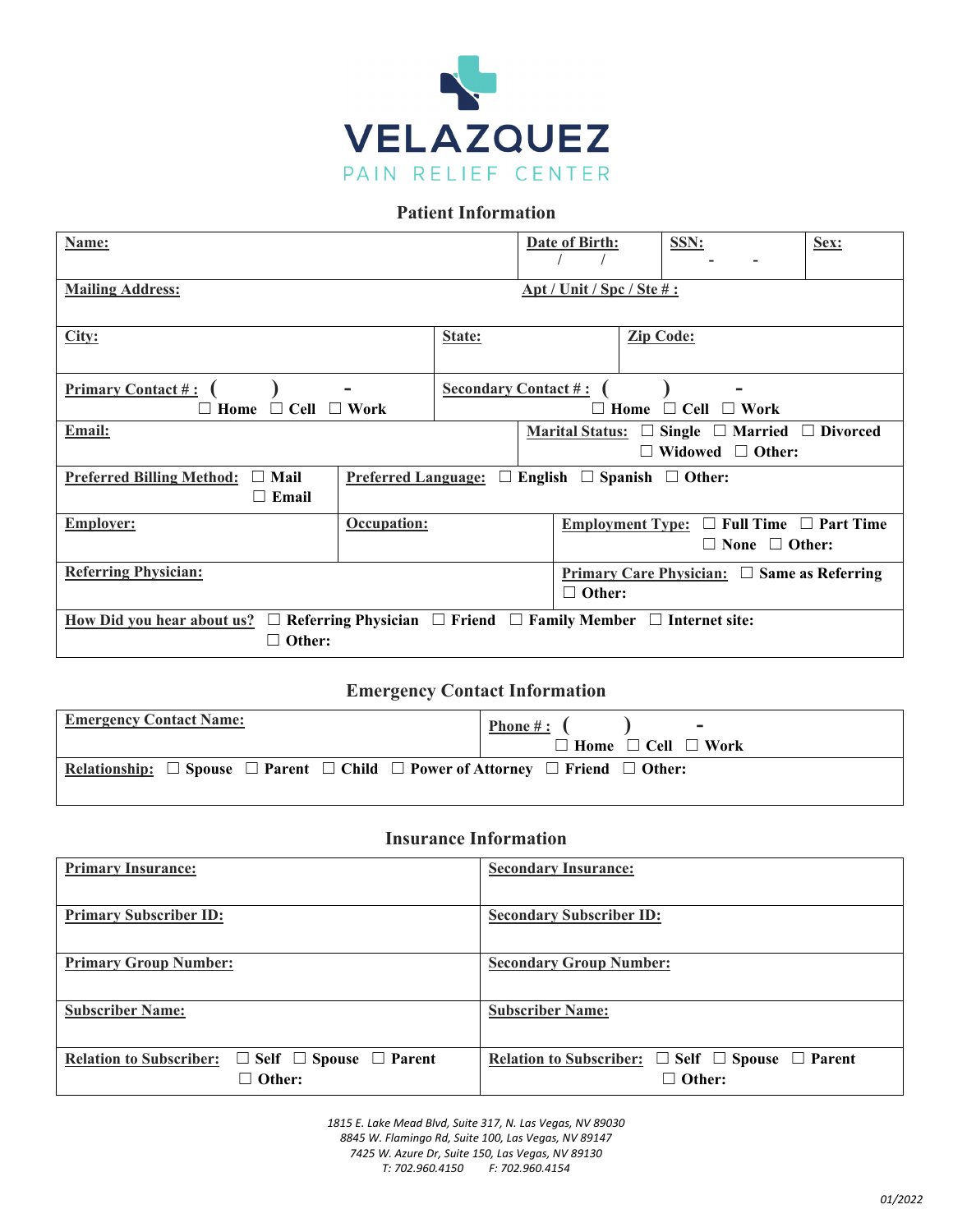

### **General Consent to Treatment and Patient Responsibilities**

*Please read the following policies and sign below in the space provided.* (A copy will be provided to you upon request)

With the signature below, I authorize the Velazquez Pain Relief Center and their staff to conduct any diagnostic examinations, tests, and procedures and to provide any medications, treatments, or therapies necessary to effectively assess, diagnose and treat my illness or injuries and/or maintain my health. I understand that it is the responsibility of my individual treating health care providers to explain to me the reasons for any diagnostic examination, test or procedure, the available treatment options and the common risks and anticipated burdens and benefits associated with these options. In giving my general consent to treatment, I understand that I retain the right to refuse any examination, test, procedure, treatment, therapy, or medication recommended or deemed medically necessary by my individual treating health care providers. I also understand that the practice of medicine is not an exact science and that no guarantees can be made to me as to the results of my evaluation and/or treatment.

**Acknowledgement of Patient's Responsibilities.** I understand that I am required to provide a valid photo ID (state license, passport, government/military ID) and current insurance card(s) at every visit and to accurately complete all patient registration forms prior to receiving any services from the Velazquez Pain Relief Center. I am aware that my medical coverage is a contract between me and my insurance company and if I fail to provide the Velazquez Pain Relief Center with the correct information in a timely manner, I may be responsible for the full balance of my claims. I agree if I cannot provide an up-to-date insurance card or am unable to provide proof of active eligibility, I may be asked to pay a minimum deposit of **\$300 for New Patient** services rendered, **\$150 for Established Patient** services rendered, for each visit until coverage is verified. I acknowledge that if my insurance company requires a referral or authorization for any services rendered, it is my responsibility to obtain any referrals, forms, and/or authorizations prior to services being rendered. In the event that I have dual insurance coverage, I understand it is my responsibility to inform the Velazquez Pain Relief Center which insurance company is primary, and which is secondary, so the charges may be billed correctly. If my insurance company changes at any time, I acknowledge it is my responsibility to notify the practice immediately of those changes pertaining to my coverage. I further understand that failing to do so may result in unpaid claims and the full balance of those charges becomes my responsibility. If the correct insurance info is given after services have been rendered and claims are denied for timely filing, I understand that I will be responsible for any unpaid charges, regardless. If my visit may be associated with a work-related injury/claim, I attest that my designated adjuster has contacted the appropriate staff member at the Velazquez Pain Relief Center prior to any visit to coordinate my care.

**Authorization for Assignment of Benefits to Physician**. I understand that reimbursement on insurance claims can be a long and difficult process. To aid in the prompt processing of my health insurance claims, I authorize the release of medical or other necessary information, including specially protected information such as mental health, substance abuse, and/or HIV/AIDS information about me, to my health insurance(s) in order for the Velazquez Pain Relief Center to be reimbursed for the services rendered. I also authorize my insurance company or other third-party payers to pay the costs associated with the services rendered for my health care directly to the Velazquez Pain Relief Center. Further, if my insurance company should send payment to me, I acknowledge it is my responsibility to issue prompt payment to the Velazquez Pain Relief Center.

**Acknowledgement of Covered Services and Claims Processing.** I agree that knowing my insurance policy and understanding my covered benefits is solely my responsibility. In addition, I understand that verification of eligibility and benefits does not guarantee payment by my insurance company, any prior authorizations obtained are based on medical necessity, and claims are subject to policy provisions with final payment determined only when my insurance company processes the claim. I am aware that not all services are covered by my insurance company and that health insurance coverage is dependent on the benefits and coverage limitations outlined in my insurance policy. I acknowledge that fees for non-covered services are the responsibility of the patient/guarantor, and I am responsible for confirming all costs associated with the health care services received from the Velazquez Pain Relief Center are paid whether by my insurance company or not. With that, I agree that any balances remaining on my account 90 days after claims have been submitted with no payment issued by my insurance company become my responsibility. I understand that the Velazquez Pain Relief Center reserves the right to begin billing me directly and payment may be required in full at the time of my visit or billed to me on a later date. I understand it is my responsibility to contact my insurance carrier to follow-up on the payment status of any unpaid claims. I understand all copayments, deductibles, and/or coinsurance as indicated by my insurance plan are the patient's responsibility and must

> *E. Lake Mead Blvd, Suite 317, N. Las Vegas, NV 89030 W. Flamingo Rd, Suite 100, Las Vegas, NV 89147 W. Azure Dr, Suite 150, Las Vegas, NV 89130 T: 702.960.4150 F: 702.960.4154*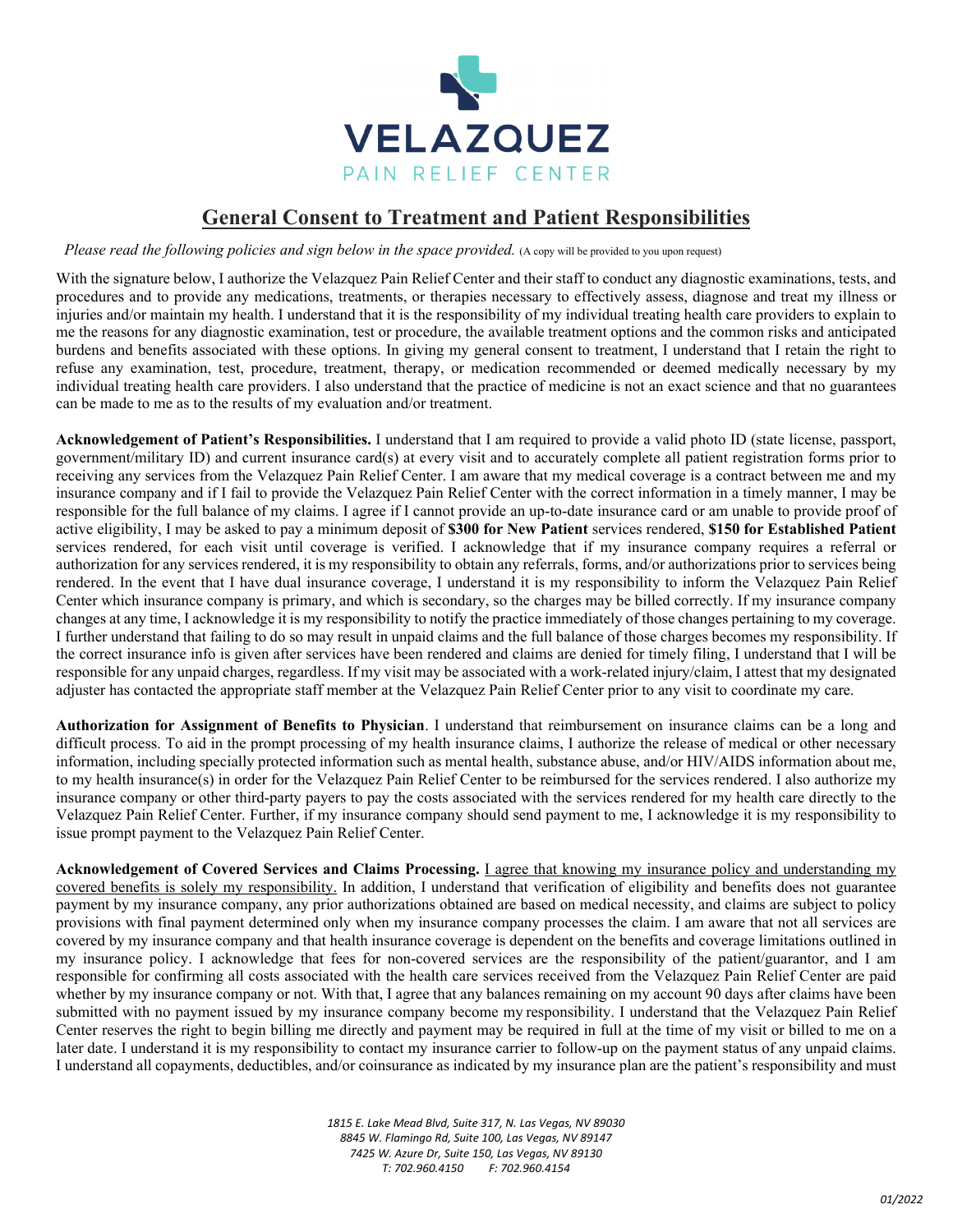

information directly from the patient and, if so, I acknowledge that I am required to respond in a timely manner. Failure to do so may result in a denial of claims, and, therefore, I will be held responsible for the payment of services rendered. I understand that if I have questions regarding coverage and benefits, including deductibles, copays and/or co-insurance for office visits, x-rays and other imaging, injections, other office procedures, and/or surgical procedures, it is my responsibility to refer to my policy for clarification and verification of coverage and benefits and/or to contact my insurance company directly. Outside facility charges are billed separately by the appropriate facilities and we are not responsible for any outside billing facilities fees such as those incurred from lab work, imaging, surgery center charges, and/or any other applicable charges.

**Acknowledgement of Account Balances.** I understand that I am fully responsible for any outstanding balance on my account and that these balances are required to be paid in full prior to receiving further services from the Velazquez Pain Relief Center. I agree to pay all balances on my account and if I am unable to make payment in full, I will contact the billing department to make payment arrangements. I am aware that accounts become delinquent after 120 days from the first issued statement date. In the event that my account becomes delinquent without satisfactory arrangements made with the billing department, I understand that my balance will be referred to a collection agency, resulting in up to 40% of the unpaid balance in additional collections fees. Any balances over \$100 must be paid in full or satisfactory payment arrangements made (which will require a valid credit card stored on file) prior to any future appointments being made. I understand if I pay with a check and it is returned for any reason, a **\$25.00 Returned Check Fee** will be applied to my account for each returned check. THIS FEE WILL NOT BE COVERED BY YOUR INSURANCE COMPANY and will be due on or before your next appointment.

**Authorization for Release of Medical Information**. I understand that health information about me including (if applicable) information related to HIV/AIDS, substance abuse, psychological conditions, and mental health treatment, may be shared with my health insurance carrier(s) or other third-party payers responsible for payment of my health care. Minors: As a minor who consents to receive health care services on my own behalf but utilizes my parent/guardian's insurance policy to pay for my services, I am aware that my parent/guardian will receive an Explanation of Benefits describing the nature of the services provided and, as a result, understand that these services will no longer be confidential.

*A photocopy of this consent shall be considered as effective and valid as the original, until revoked by me in writing. This consent shall remain in effect until terminated or updated by me in writing.*

 $\_$  , and the contribution of the contribution of  $\mathcal{L}_\mathcal{A}$  , and the contribution of  $\mathcal{L}_\mathcal{A}$ 

#### *I certify that I have read and fully understand the policies as written above.*

**Patient Name** *(print)* **Date of Birth** 

Patient or Legally Authorized Representative Signature **Date Date** 

 **Legally Authorized Representative Name** (print) **Relationship to Patient** 



**VELAZQUEZ** PAIN RELIEF CENTER

be paid at the time of service (*unless prior arrangements are made*). I understand that this agreement is part of my contract with my insurance company and not doing so would be a violation of this contract. I understand some insurance companies also require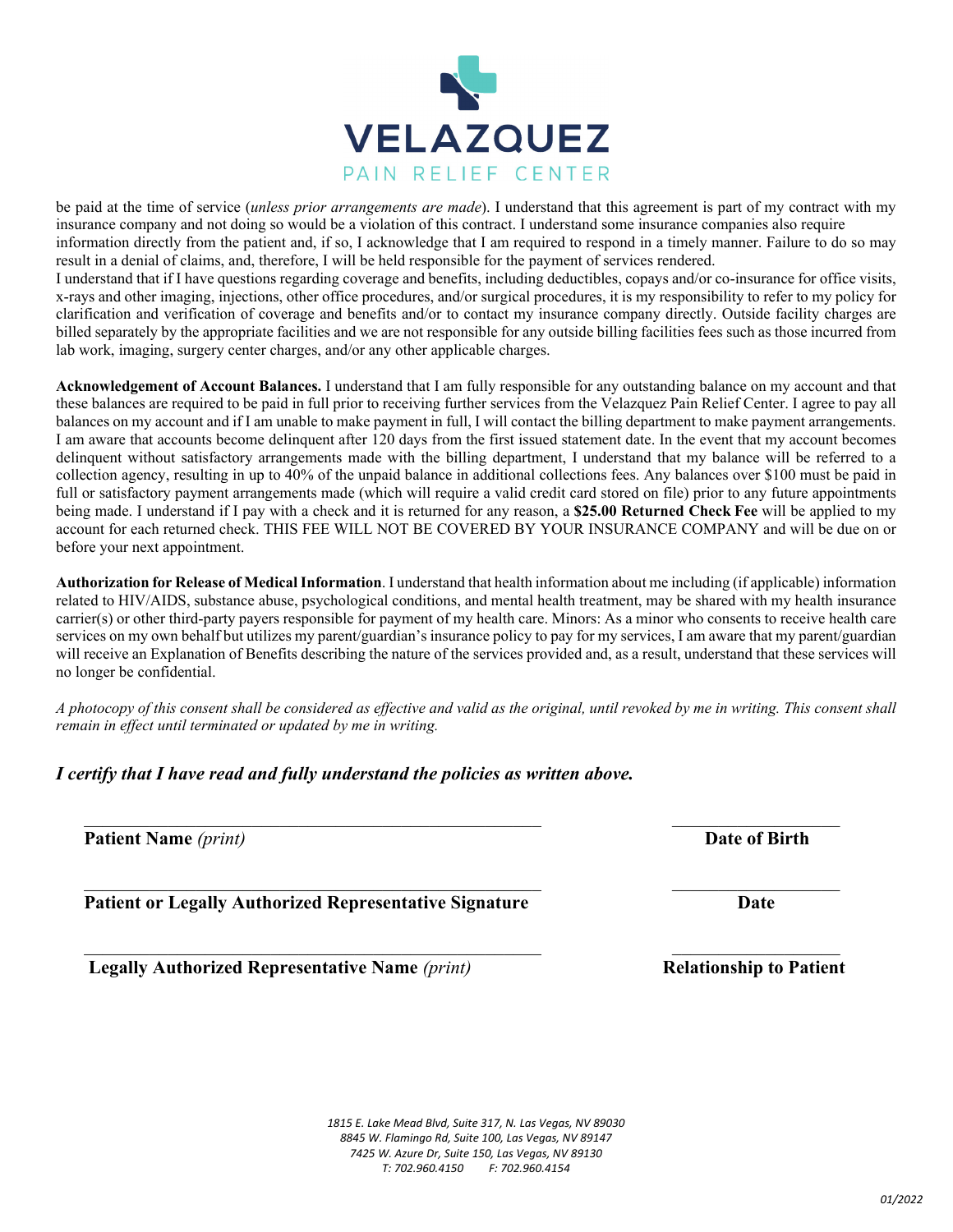

# **Cancellation & No-Show Policy**

*Thank you for entrusting your medical care to the Velazquez Pain Relief Center. Our goal is to provide you with quality Pain Management care in a timely manner. Please read our policies regarding missed appointments and sign below in the space provided.* 

# **Office/Telemedicine Appointments**

When you schedule an appointment with our practice, a sufficient time block is set aside to provide you with the highest quality care. We understand there may be times when you experience extenuating circumstances or unforeseen emergencies, and you may not be able to keep your scheduled appointment. In order to accommodate the medical needs of our patients, if any changes need to be made to your appointment or if you are unable to attend, you are required to notify our office **24 hours** prior to your scheduled appointment. If your appointment is not cancelled at least 24 hours in advance, a **\$25.00 fee** will be applied to your account. THIS FEE WILL NOT BE COVERED BY YOUR INSURANCE COMPANY and will be due at your next appointment. We also understand that delays can happen; however, we do our best to keep other patients and providers on time. Please call to inform our office if you are running late. All patients are allowed a 15-minute grace period on their appointment date (this includes Telehealth visits). After your 15-minute grace period has expired you will be considered a No-Show to your appointment. A \$25.00 fee will be applied to your account, due at your next appointment, and you will also have to reschedule to another date.

# **Surgical Procedure Appointments**

Due to the block of time reserved for in-office and surgery center procedures and for the added resources involved, last minute cancellations can cause problems and unnecessary added expenses. If your scheduled surgical procedure is not cancelled at least **24 hours** in advance, a **\$50.00 fee** will be applied to your account. THIS FEE WILL NOT BE COVERED BY YOUR INSURANCE COMPANY and will be due at your next appointment.

*I certify that I have read and fully understand the policies as written above.* 

**Patient Name** *(print)* **Date of Birth** 

Patient or Legally Authorized Representative Signature **Date Date** 

 **Legally Authorized Representative Name** (print) *Relationship to Patient* 

\_\_\_\_\_\_\_\_\_\_\_\_\_\_\_\_\_\_\_\_\_\_\_\_\_\_\_\_\_\_\_\_\_\_\_\_\_\_\_\_\_\_\_\_\_\_\_\_\_\_\_\_\_\_\_\_\_\_\_\_\_\_\_\_\_\_\_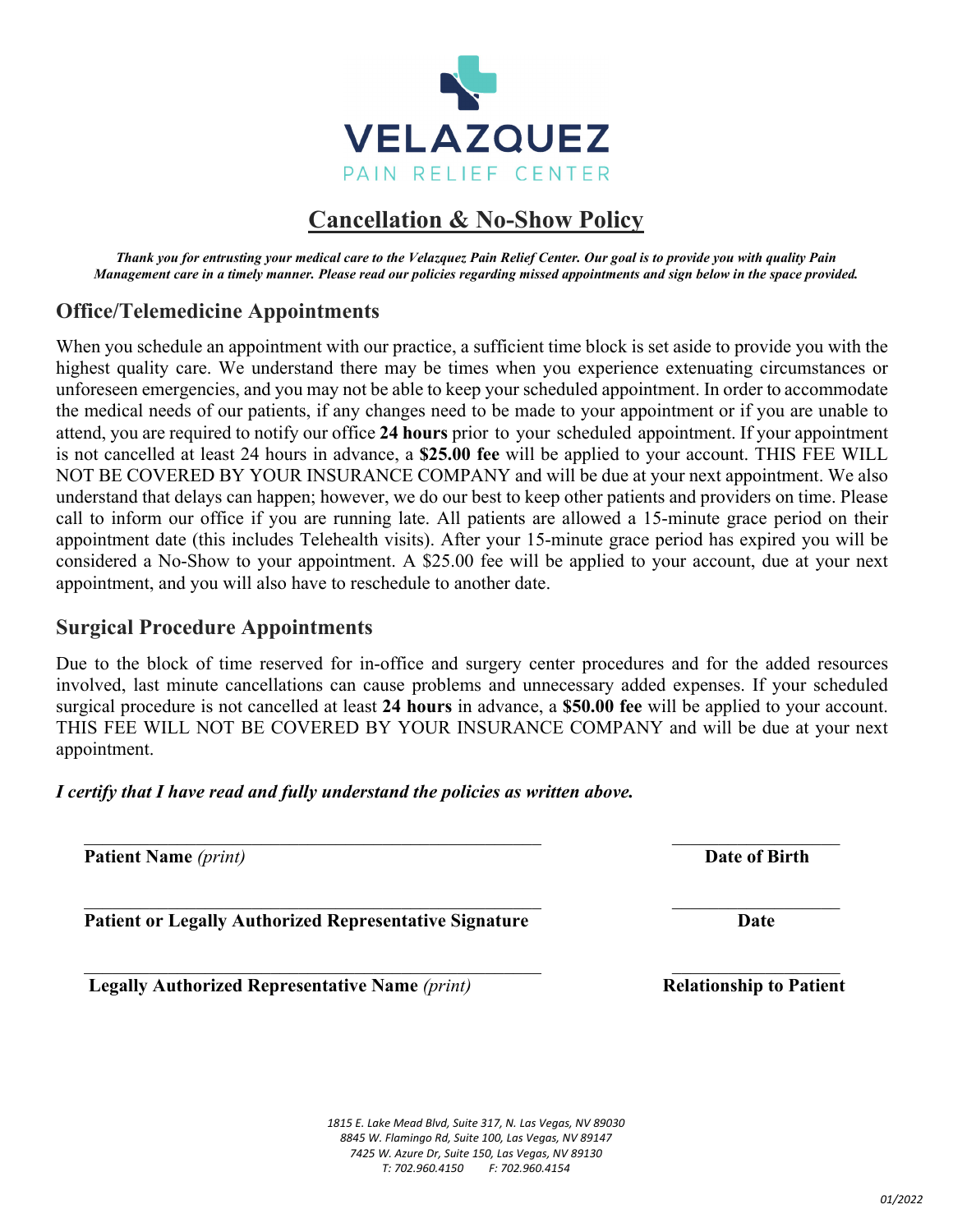

# **Notice of Privacy Practices Pursuant to HIPAA**

The Velazquez Pain Relief Center is required by law to maintain the privacy of Protected Health Information and provide individuals with a notice of our legal duties and privacy practices with respect to Protected Health Information. With my signature below, I acknowledge that I have been made aware of the Notice of Privacy Practices. I also understand that the full NPP is available in each facility and a copy may be provided to me upon request and with any questions concerning or objections to this form, I may contact the HIPAA Compliance Officer.

# **Authorization for Release of Health Information Pursuant to HIPAA**

I hereby authorize the Velazquez Pain Relief Center to disclose, release and/or obtain any of my Protected Health Information, including, but not limited to, information related to treatment, diagnosis, testing, and results, psychiatric care, drug and alcohol abuse, HIV/AIDS confidential information, and any other information that may pertain to the course of my treatment, necessary to process insurance claims or required for any health care related utilization review or quality assurance activities.

*A photocopy of this authorization shall be considered as effective and valid as the original, until revoked by me in writing. This Release of Information will remain in effect until terminated by me in writing.* 

#### *I authorize the release of my Protected Health Information to the following:*

| PCP / Medical Provider: |               |
|-------------------------|---------------|
| Spouse:                 |               |
| Child(ren):             |               |
| Other:                  | Relationship: |

 $\Box$  *I do not authorize my information to be released to anyone other than myself.* 

*I certify that I have read and fully understand the policies as written above.* 

**Patient Name** (*print*) **Date of Birth** 

Patient or Legally Authorized Representative Signature **Date Date** 

 **Legally Authorized Representative Name** (print) **Relationship to Patient Relationship to Patient** 

 *E. Lake Mead Blvd, Suite 317, N. Las Vegas, NV 89030 W. Flamingo Rd, Suite 100, Las Vegas, NV 89147 W. Azure Dr, Suite 150, Las Vegas, NV 89130 T: 702.960.4150 F: 702.960.4154*

*01/2022 01/2022*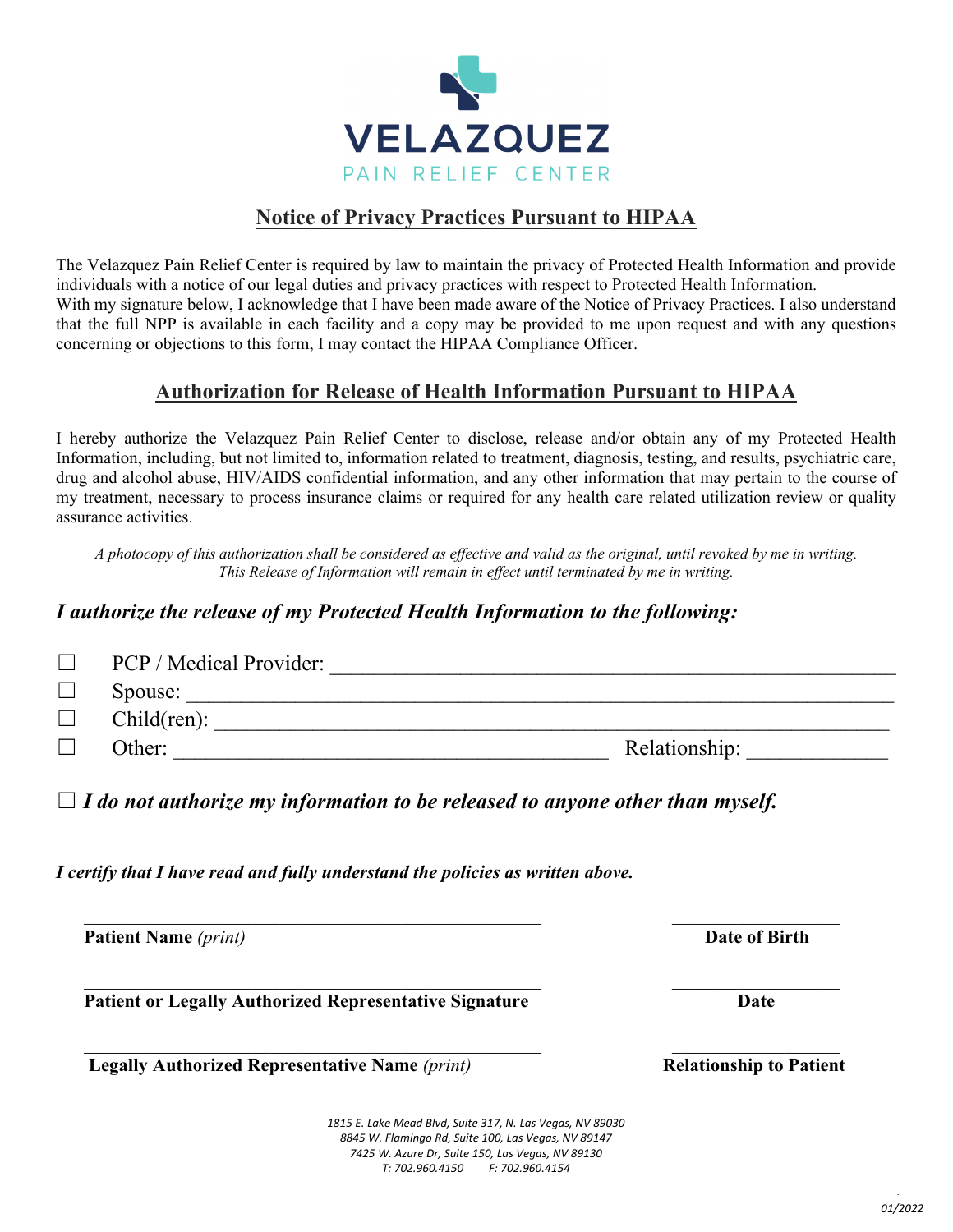

#### **ACKNOWLEDGEMENT OF CONTROLLED SUBSTANCE PRESCRIPTION USE**

You will be participating in a structured controlled substance therapy program for the treatment of your chronic pain. Your treatment plan will be under the direction of the Velazquez Pain Relief Center. Medications are to be used only as prescribed. If you believe that your condition has changed, then you should call the office during regular business hours and schedule a re-evaluation.

Medication changes or other reductions in dose will not be made over the telephone. The Velazquez Pain Relief Center will write the controlled substance prescription. One pharmacy will fill all your prescriptions. Our office must agree to the pharmacy you wish to designate.

The primary goal of any treatment plan is to increase function and secondarily to decrease pain. It may require several weeks to achieve a stable dosage schedule without significant side effects. During this period, frequent adjustments in dosage and formulation may be required. This trial may require several weeks during which periodic checks of functional progress will be made. At the end of this time, a decision will be made, based upon your response to your treatment plan, to continue with extended pharmacological therapy or to revise your treatment plan. You agree to participate in other treatments that the physician recommends.

You understand that all medications are to be taken only as directed. Increasing dosage without the supervision of our providers could lead to drug overdose. Drug overdose can cause severe sedation (sleepiness), slowed breathing, and possible death.

You should be aware of potential side effects of controlled substances such as decreases reaction time, clouded judgement, drowsiness, and sleepiness. You should not drive motor vehicles or operate dangerous equipment if you experience any of the above symptoms. Physical dependence can occur when controlled substance medications are used. Abrupt discontinuation of the medication or rapid reduction in dose can result in withdrawal symptoms such as abdominal cramping, nervousness, runny nose, diarrhea, and sweating.

You will contact the physician before taking benzodiazepines (for example, Valium, Xanax, Ativan) or sedatives (for example, Soma, sleep medications, muscle relaxants) and antihistamines (such as, Benadryl or Vistaril) or over-the-counter cold medications. The use of these medications or alcohol with controlled substance medications may produce drowsiness, slowed breathing, blood pressure drop or even death.

You may be asked to provide blood or urine samples to measure blood levels of certain medications. Failure to comply will be grounds for termination of care. *By signing below, you agree to random urine drug screenings.* 

Mood altering substances such as tranquilizers and sleeping pills can have adverse effects and interfere with controlled substance therapy. You agree not to take these medications until you have received approval to do so from the physician. Alcohol and illicit drugs (such as, cocaine, heroin, or hallucinogens) can cause adverse effects or interfere with controlled substances therapy. You therefore agree to refrain from the use of these substances.

Losing medications or prescriptions or obtaining medications from other unauthorized sources shall be considered cause for discontinuation of treatment at the Velazquez Pain Relief Center. Lost or stolen medications will not be replaced. Early refills will not be granted for overutilization of controlled substances medication. Only the patient and no one else will use the medications prescribed by the physician. You MUST have an appointment on or before your scheduled refill date. If you do not make you appointments in a timely manner, you may not be seen before your medication runs out. Urgent, last-minute requests for refills are avoidable and therefore will not be granted. Controlled substances medication will not be prescribed or refilled over the telephone. You understand that in all situations it is required that you have an office visit with the physician to have medications prescribed.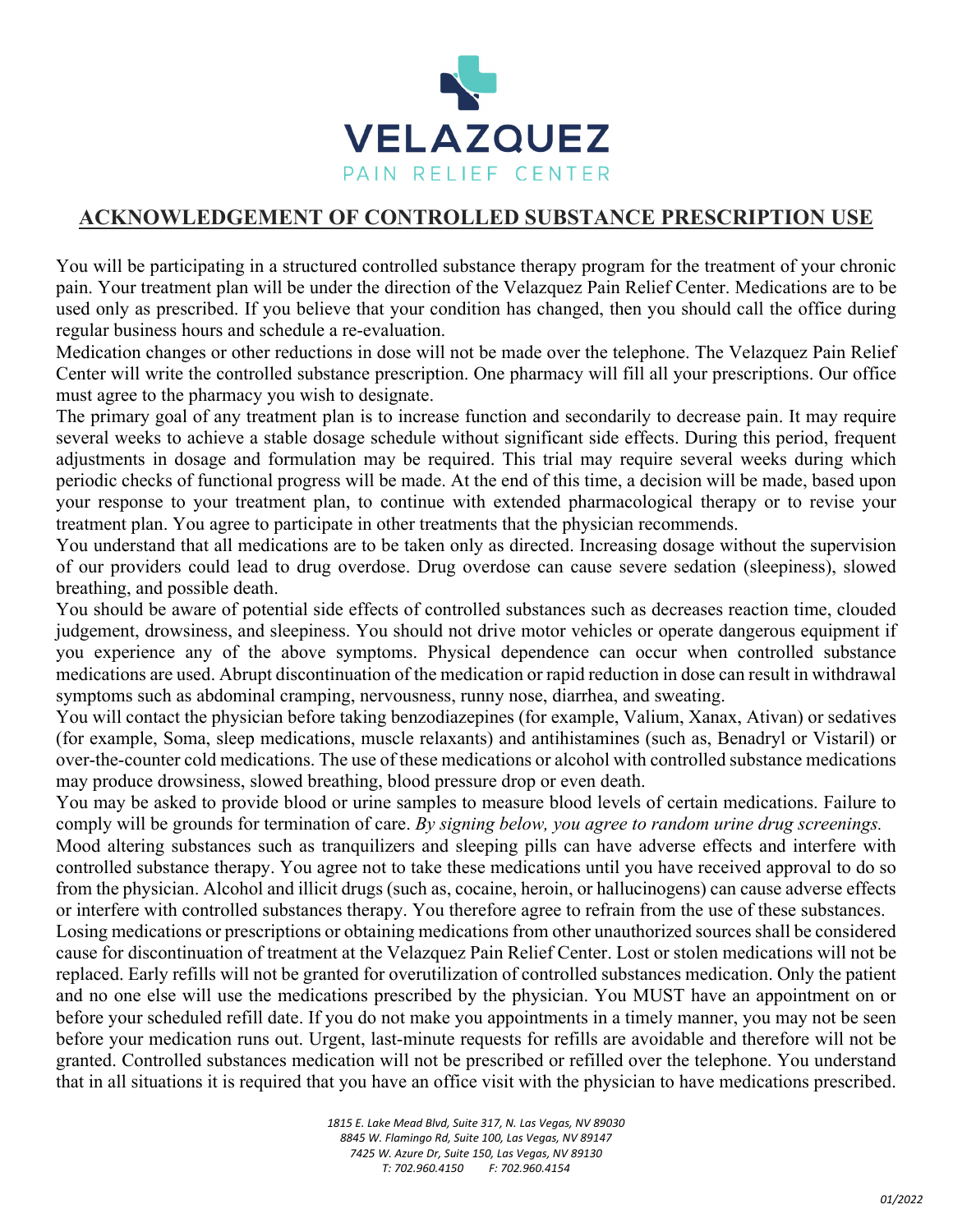



The physician will see you at periodic intervals for follow-up and monitoring of your maintenance program. The interval will be determined by your physician. Your prescriptions will be written to approximate these intervals. While physical dependence is to be expected after sustained use of controlled substances, signs of addiction and psychological dependence shall be taken as a need to wean and discontinue controlled substances medication. If it appears to the physician that there is no improvement in your daily function or quality of life from the controlled substances medication, the controlled substances medication will be tapered and discontinued.

You agree that your physician has the authority to disclose the prescribing information to other health care professionals when it is deemed medically necessary as per physician judgement.

You have had all your questions answered satisfactorily. You consent to the use of controlled substances to help control your pain and understand that your treatment with controlled substances will be carried out as described as above.

*I certify that I have read and fully understand the policies as written above.* 

**Patient Name** *(print)* **Date of Birth** 

Patient or Legally Authorized Representative Signature **Date Date** 

 **Legally Authorized Representative Name** (print) **Relationship to Patient** 

\_\_\_\_\_\_\_\_\_\_\_\_\_\_\_\_\_\_\_\_\_\_\_\_\_\_\_\_\_\_\_\_\_\_\_\_\_\_\_\_\_\_\_\_\_\_\_\_\_\_\_\_\_\_\_\_\_\_\_\_\_\_\_\_\_\_\_

**VELAZQUEZ** PAIN RELIEF CENTER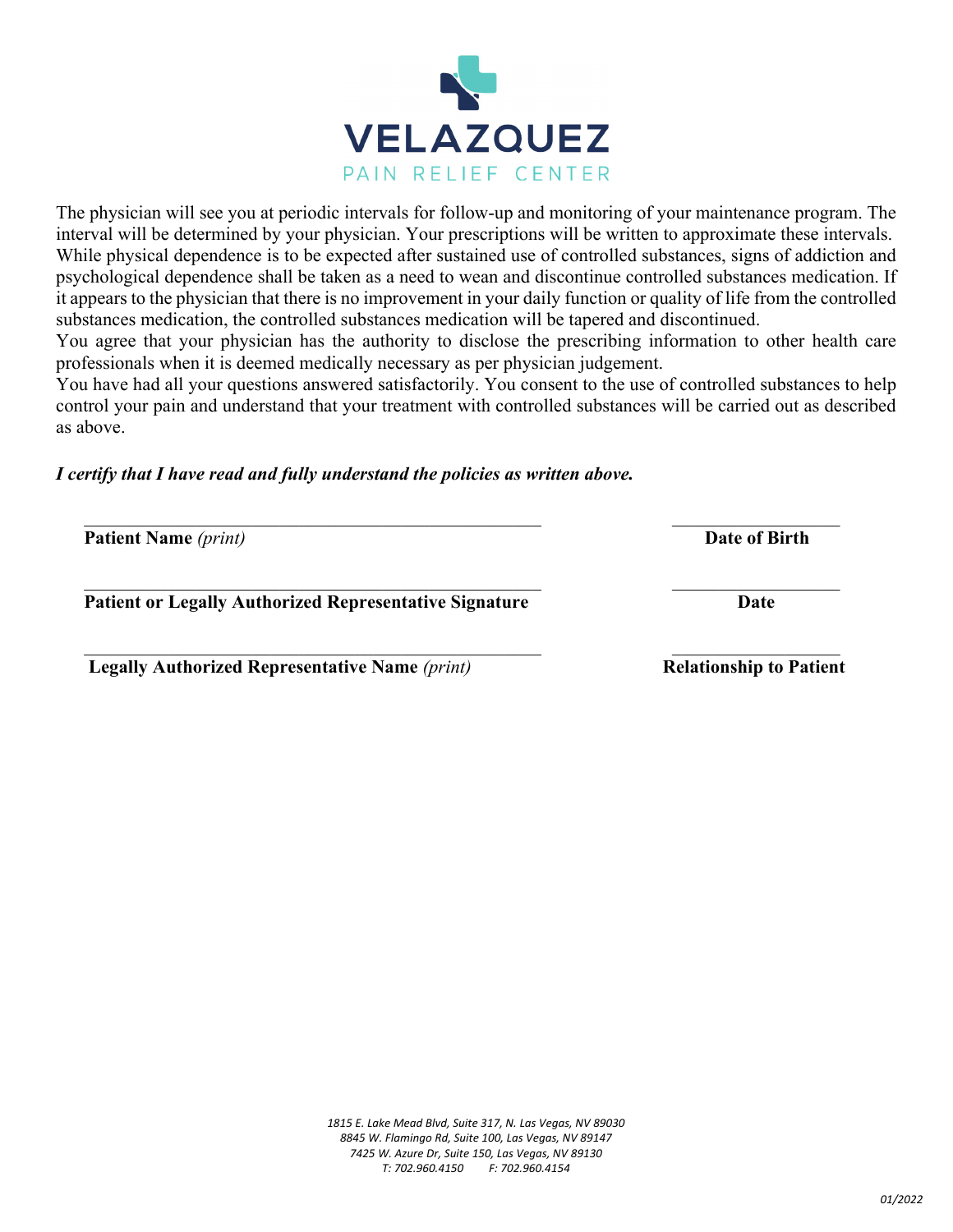

| <b>Pain Description:</b>                                                                                                                                                                                                                                       |                                                                                                                                                                     |                   |                                                 |                                                                                                                                                                                                                                                              |  |  |  |  |
|----------------------------------------------------------------------------------------------------------------------------------------------------------------------------------------------------------------------------------------------------------------|---------------------------------------------------------------------------------------------------------------------------------------------------------------------|-------------------|-------------------------------------------------|--------------------------------------------------------------------------------------------------------------------------------------------------------------------------------------------------------------------------------------------------------------|--|--|--|--|
|                                                                                                                                                                                                                                                                |                                                                                                                                                                     |                   |                                                 |                                                                                                                                                                                                                                                              |  |  |  |  |
| Approximately when did this pain begin/ Cuando empezo este dolor? __________________________________                                                                                                                                                           |                                                                                                                                                                     |                   |                                                 |                                                                                                                                                                                                                                                              |  |  |  |  |
|                                                                                                                                                                                                                                                                | Where is your worst area of pain located/ Donde esta tu peor area de dolor? __________________________________                                                      |                   |                                                 |                                                                                                                                                                                                                                                              |  |  |  |  |
|                                                                                                                                                                                                                                                                |                                                                                                                                                                     |                   |                                                 |                                                                                                                                                                                                                                                              |  |  |  |  |
|                                                                                                                                                                                                                                                                |                                                                                                                                                                     |                   |                                                 |                                                                                                                                                                                                                                                              |  |  |  |  |
| Pain Description - Check all that apply to your pain (Marque todo lo que le applica a su dolor)<br>__ Aching/Dolor<br>Cramping/ Calambres<br>Dull/ <i>Dolor Sordo</i><br><b>Burning/ Caliente</b><br>Numbness/Entumecimiento<br>__ Shock like/ <i>Chocante</i> | __ Stabbing/ Punzante<br>_Spasming/Espasmodico<br>Squeezing/Apretado<br>__ Sharp/ Dolor Agudo<br>__Throbbing/ Palpitante<br>_ Pins & needles/ Pinchazos & hormigueo |                   |                                                 |                                                                                                                                                                                                                                                              |  |  |  |  |
| $\widehat{\odot} \widehat{\odot}$<br>O<br>What number on the pain scale (0-10) describes your least pain? Que numero describe su menor dolor?                                                                                                                  | Moderate Pain<br>No Pain<br>65<br>$\odot$<br>5<br>3<br>1                                                                                                            | $\odot$<br>6<br>7 | Severe Pain<br>もみ<br>8<br>9                     |                                                                                                                                                                                                                                                              |  |  |  |  |
| What number on the pain scale (0-10) describes your worst pain? Que numero describe su peor dolor?                                                                                                                                                             |                                                                                                                                                                     |                   |                                                 |                                                                                                                                                                                                                                                              |  |  |  |  |
| Since your pain began, how has it changed? ____Decreased _______Increased ________ Stayed the same<br>Como ha cambiado tu dolor?                                                                                                                               |                                                                                                                                                                     |                   | ___ Disminuido ______Aumentado _____Sin alterar |                                                                                                                                                                                                                                                              |  |  |  |  |
| $\sqrt{2}$                                                                                                                                                                                                                                                     | $\curvearrowright$                                                                                                                                                  |                   | your symptoms:                                  | Use this diagram to indicate the location<br>and type of your pain. Mark the drawing<br>with the following letters that best describe<br>" $N$ " = numbness<br>" $S$ " = stabbing<br>$\textsf{B}''$ = burning<br>$"P"$ = pins and needles<br>" $A" = aching$ |  |  |  |  |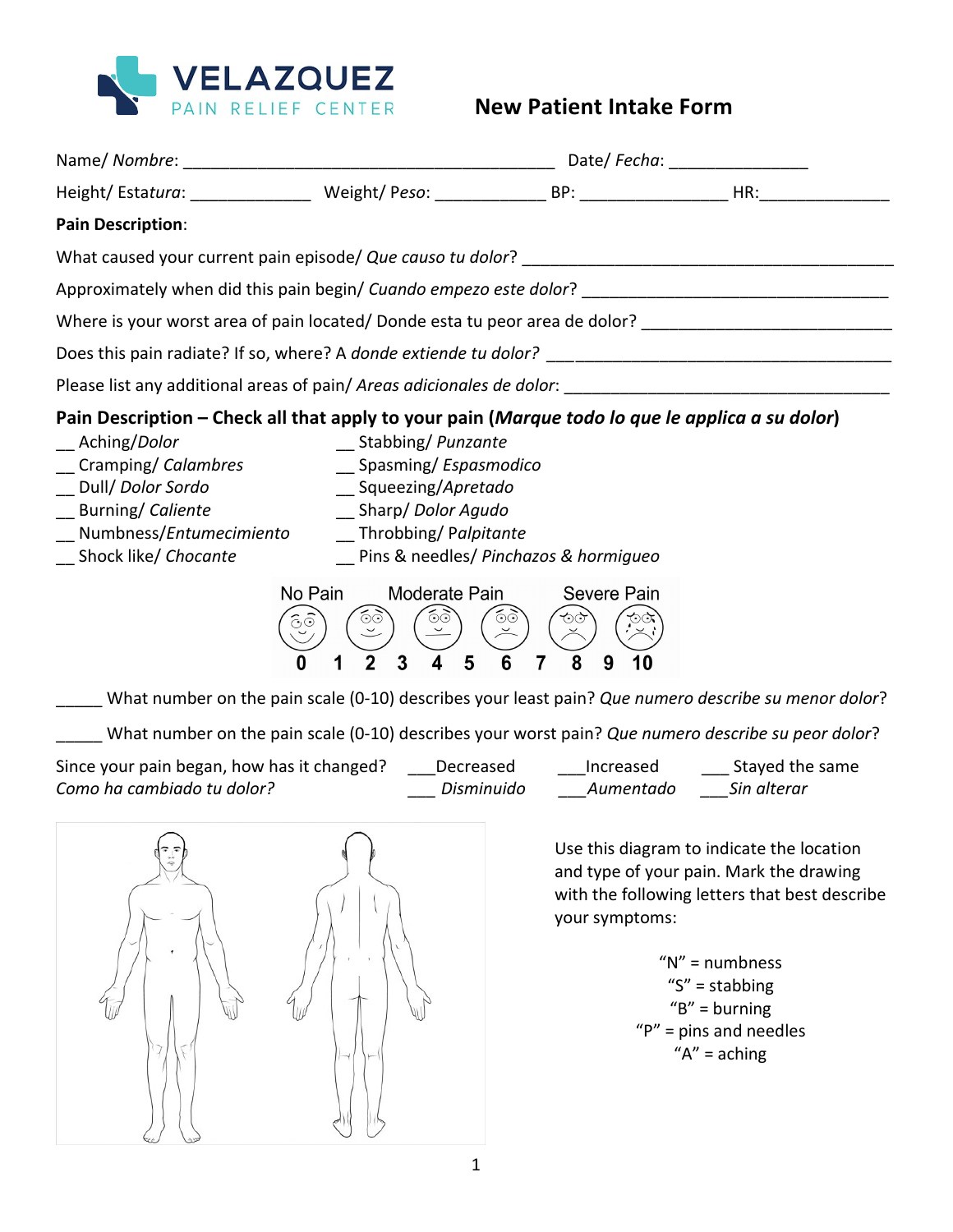#### Aggravating Factors - What makes your pain worse? (*Que es lo que empeora su dolor?*)

- Moderate physical activity/ Actividad fisica moderado
- \_\_ Turning/bending neck or back/ *Doblando o girando el cuello o espalda*
- \_\_ Squatting or crouching down/ Agachando
- \_\_ Work related activity/ Actividades relacionadas al trabajo
- \_\_ Sitting for longer than 30 minutes/ *Estar sentado mas de 30 minutos*
- \_\_ Transitioning from sitting to standing/ *Transicion de sentado a parado*
- \_\_ Standing for longer than 30 minutes/ *Estar parado mas de 30 minutos*
- \_\_ Walking more than a few blocks/ *Caminando mas de un par de cuadras*

#### **Relieving Factors – What helps your pain? (Que mejora el dolor?)**

- \_\_ There are no relieving factors / *no hay factores de alivio*
- \_\_ Massage / *masage*
- \_\_ Heat / *calor*
- \_\_ Ice/ *hielo*
- \_\_ Spine adjustment or manipulation/ *manipulacion de espalda o ajustes*
- \_\_ Pain medications/ *medicamento para dolor o analgesicos*
- \_\_ Relaxation or rest/ Descanso
- \_\_ Light physical activity/ *Actividad fisica ligera*
- \_\_ Stretching/ *Estirando*

Is your pain/ Es su dolor?:

Constant/ *constante* vs Intermittent/ Intermitente?

#### Activities of Daily Living Affected/ Actividades diarias afectadas

- Eating/ *comiendo*
- \_\_ Sleeping/ *dormido*
- \_\_ Intimacy/ *relaciones sexuales*
- \_\_ Housekeeping/ *limpiendo la casa*
- \_\_ Shopping/ *compras*
- \_\_ Personal hygiene or grooming/ *hygiene personal*
- \_\_ Toileting/ *Ir al bano*
- \_\_ Bathing or dressing/ *banarse o vestirse*
- \_\_ Working/ *trabajando*
- \_\_ Cooking/ *cocinando*
- \_\_ Driving/ *conduccion*
- \_\_ Caring for children/ cuidado de ninos

#### **Diagnostic Tests and Imaging/** *Pruebas o imagenes diagnosticas*

Mark all of the following tests you have had that are related to your pain/ seleccione todo lo que aplica

- \_\_\_ XRAY \_\_\_ MRI/*resonancia magnetica* \_\_\_ CT scan/*tomografia computarizada*
- **\_\_\_ EMG/Nerve conduction study (estudio de los nervios)** \_\_\_ None/ninguna
	-

# Have you previously been treated for this pain? *Has tenido tratamiento para este dolor en el pasado?*

- \_\_\_ Chiropractic / *Chiropractico* \_\_\_ Physical Therapy*/ terapia fisica*
- \_\_\_ Surgery/*cirugia* Other/ *Otra*:\_\_\_\_\_\_\_\_\_\_\_\_\_\_\_\_\_\_\_\_\_\_\_\_\_\_\_\_\_\_\_\_
	-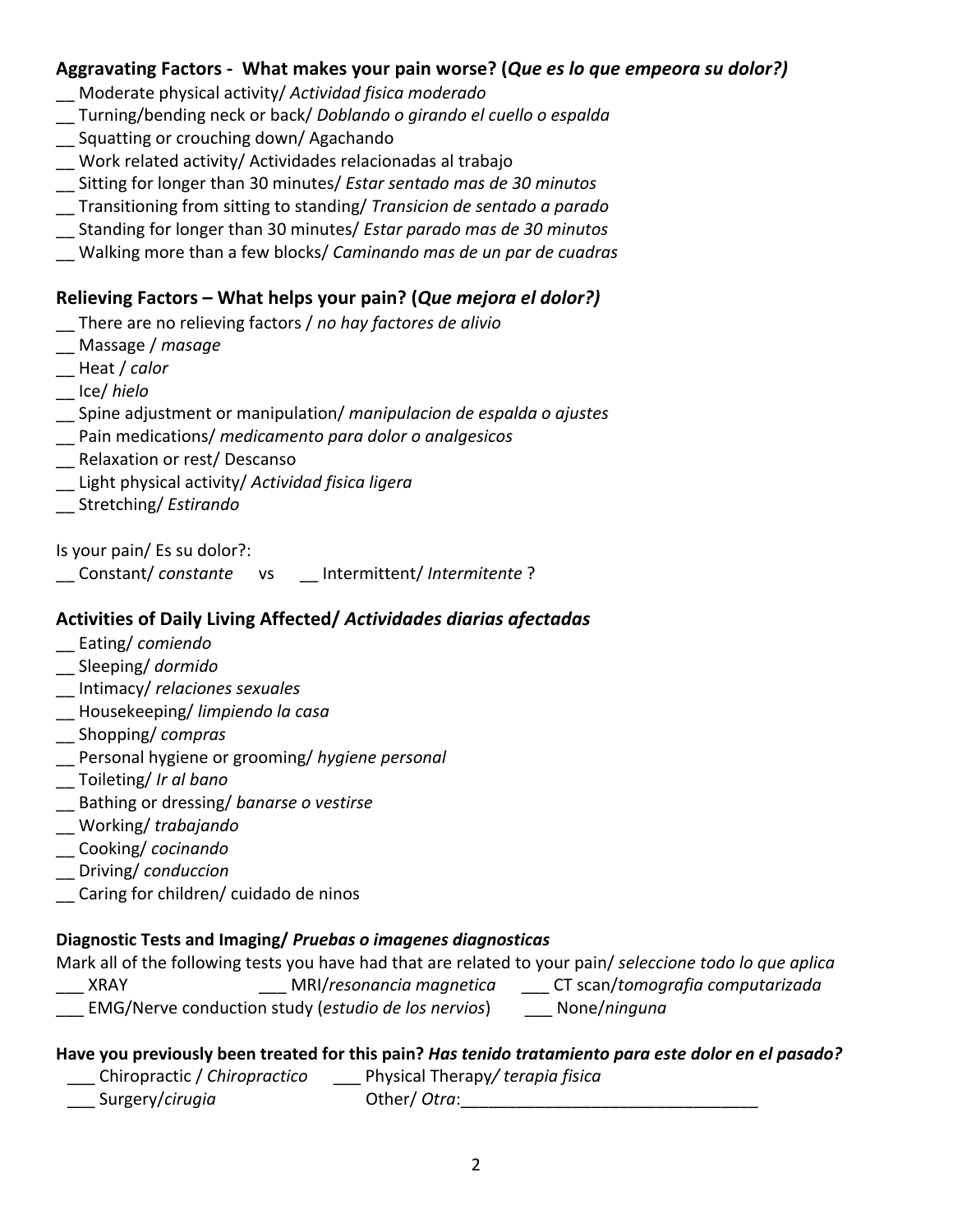| <b>Medications/ Medicamentos:</b>                                                                                            |                                               |                                                                                                                |
|------------------------------------------------------------------------------------------------------------------------------|-----------------------------------------------|----------------------------------------------------------------------------------------------------------------|
| 1.                                                                                                                           |                                               |                                                                                                                |
| 3.<br><u> 1999 - Johann John Stone, mars et al. 1999 - John Stone, mars et al. 1999 - John Stone, mars et al. 199</u>        |                                               |                                                                                                                |
|                                                                                                                              |                                               |                                                                                                                |
|                                                                                                                              | Past Medical History/ Condiciones Medicas:    |                                                                                                                |
| <b>Diabetes</b>                                                                                                              | _ High blood pressure                         | Asthma                                                                                                         |
| Kidney disease                                                                                                               | _ High cholesterol                            | $\equiv$ Emphysema                                                                                             |
| <b>Stroke Stroke</b>                                                                                                         | __ Coronary artery disease                    | Thyroid disease                                                                                                |
| Seizures                                                                                                                     | Congestive heart failure                      | Cancer                                                                                                         |
| __ Hepatitis                                                                                                                 | $R$ Thythmia                                  | _ Depression                                                                                                   |
| <b>Allergies/ Alergias:</b>                                                                                                  |                                               |                                                                                                                |
|                                                                                                                              |                                               |                                                                                                                |
| 3.<br><u> 1989 - Johann John Harry Harry Harry Harry Harry Harry Harry Harry Harry Harry Harry Harry Harry Harry Harry H</u> |                                               |                                                                                                                |
|                                                                                                                              | *Are you allergic to latex? Alergia al latex? | *Are you allergic to iodine/ IV contrast? Alergia al yodo/contraste de yodo IV?_______________________________ |
| Past Surgical History/ Cirugias anteriores:                                                                                  |                                               |                                                                                                                |
| __ Coronary bypass                                                                                                           | __ Bariatric surgery                          | __ Spine surgery                                                                                               |
| Coronary stents                                                                                                              | __ Hysterectomy                               | _ Orthopedic surgery                                                                                           |
| _ Pacemaker                                                                                                                  | __ Tubal ligation                             | _Endoscopy/colonoscopy                                                                                         |
|                                                                                                                              |                                               |                                                                                                                |
| Heart valve                                                                                                                  | C-section                                     | _ Hemorrhoidectomy                                                                                             |
| Gallbladder<br>Appendectomy                                                                                                  | <b>Bladder surgery</b><br>Prostate surgery    | _ Tonsillectomy<br>Thyroidectomy                                                                               |

 Other: \_\_\_\_\_\_\_\_\_\_\_\_\_\_\_\_\_\_\_\_\_\_\_\_\_\_\_\_\_\_\_\_\_\_\_\_\_\_\_\_\_\_\_\_\_\_\_\_\_\_\_\_\_\_\_\_\_\_\_\_\_\_\_\_\_\_\_\_\_\_\_\_\_\_\_\_\_\_\_\_\_\_

#### **Social History:**

| Smoker:                 | Yes | No. | Former smoker |      |  |
|-------------------------|-----|-----|---------------|------|--|
| Alcohol:                | Yes | No. | Socially      | Rare |  |
| <b>Substance Abuse:</b> |     |     |               |      |  |

\_\_ Bowel/stomach resection \_\_\_ Breast surgery \_\_\_ Cataracts

#### **Advanced Directive:**

| Surrogate decision maker: |     | <b>YES</b> | NΟ |
|---------------------------|-----|------------|----|
| Do not resuscitate:       | YES | NO.        |    |